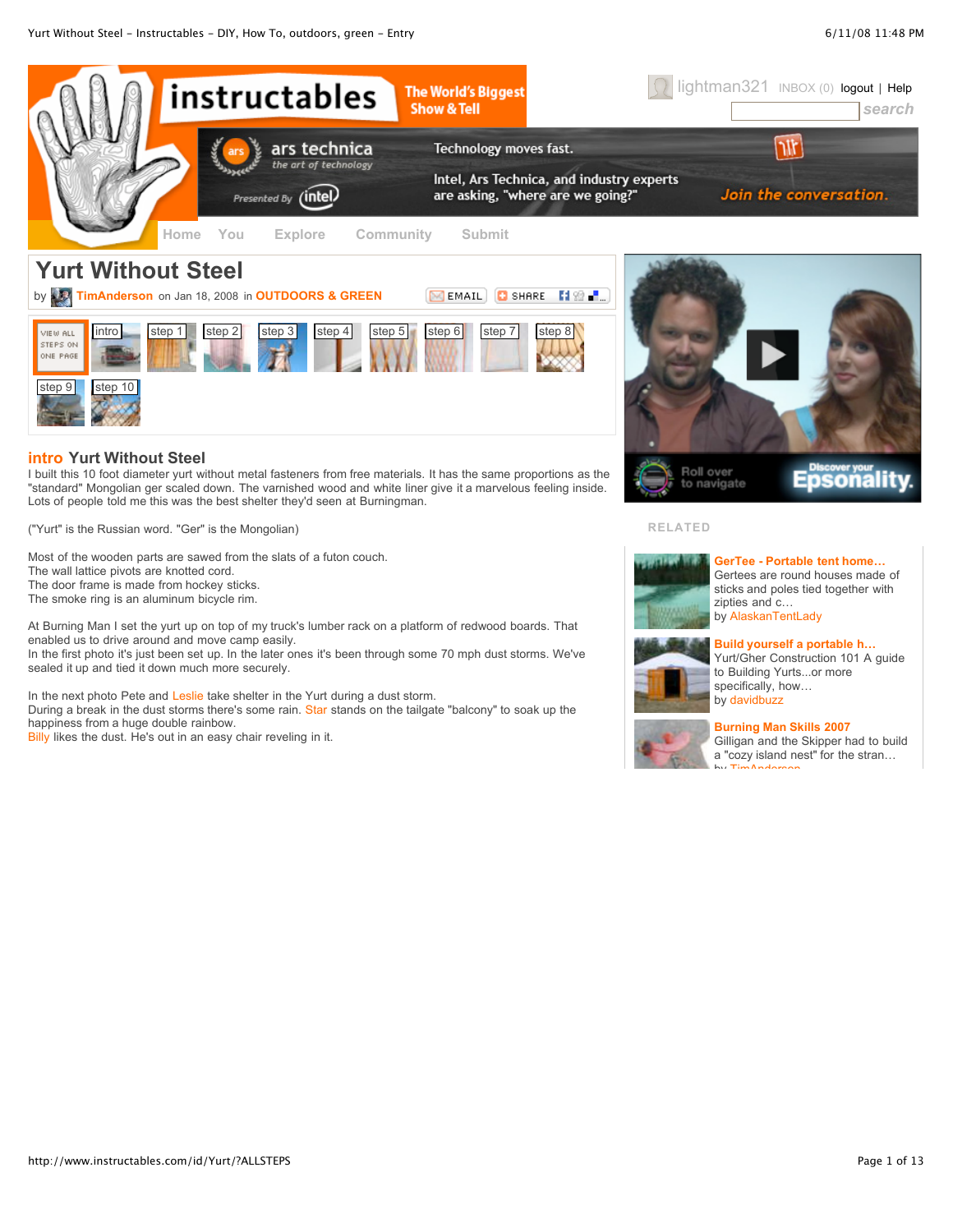



### **step 1 [Yurt Frame](http://www.instructables.com/id/Yurt/) Parts**

Here are the complete parts of the yurt frame laid out. From left to right and top to bottom they are:

1. Two rafters which have longer strings at the wall end to tie them to the top of the doorframe.

2. The bundle of the other 30 rafters. These are all the same, 3/4" rods with a loop of cord at the wall end and a short taper down to 9/16" at the hoop end.

3. The wall lattice. This is a small yurt so there's a single wall lattice with thirty tops. At the top the sticks are whittled into a "thumb" shape to insert in the rafter loops. There are 30 "heads" or peaks to the lattice. Where the lattice sticks cross cords are inserted in holes and knotted for pivots. This is done at crossings 1,2,4,6,7. Crossings 3 and 5 have no pivot cords.

4. The door frame. It's a trapezoid of ash hockey stick pieces that fit together with mortise-and-tenon joints. A rectangle would have been just as good a door, easier to make and set up.

5. Smoke ring. This is the hub of the wheel that is the roof. It's an aluminum bicycle wheel with 32 evenly spaced holes drilled into it at a downward angle.

6. Shoulder cord. Circles the wall lattice at the top to keep it from spreading outward while setting up.

7. Umbrella cover for smoke ring hole. It's a silvered parasol of the type Chinese women use instead of sunscreen lotion.

8. Shoulder Band. Circles yurt where the rafters meet the wall latice. Makes this area smooth rather than bumpy and keeps the sticks from poking holes in the yurt covering.

9. Bicycle innertube. Tie the ends of the wall lattice to the sides of the door frame with this.





**How to [scavenge](http://www.instructables.com/id/How-to-scavenge-wood-with-a-kayak/) wood with a…** Much lumber washes up on beaches and can be used for a variety of applications fro… by [nativewater](http://www.instructables.com/member/nativewater)

# **The Doggy [Garden](http://www.instructables.com/id/The-Doggy-Garden-Fence/) Fence**



Welcome, Here you will find my Instructable The Doggy Garden Fence. This fence cos… by Mr. [Rig](http://www.instructables.com/member/Mr.%20Rig%20It) It



# **[Catproof](http://www.instructables.com/id/Catproof-Your-Yard/) Your Yard**

I wanted to be able to let my cats out into our fenced back yard without worrying … by [Jabberwocky246](http://www.instructables.com/member/Jabberwocky246)

**1** … **more related »**

## **INFO THEY LIKE IT STATS**



# **GROUPS**

Make:





# **CONTESTS**



**Lonely Planet Travel Tips [Contest](http://www.instructables.com/contest/traveltips/) Enter to win one of 25 prizes totaling \$1080!** Enter by Jul 6, 2008 **Current [Entries:](http://www.instructables.com/contest/traveltips/) 14**



**[Instructables](http://www.instructables.com/contest/robotcontest/) and RoboGames Robot Contest Enter to win one of 32 prizes totaling \$4500!** Enter by Jun 29, 2008 **Current [Entries:](http://www.instructables.com/contest/robotcontest/) 36**

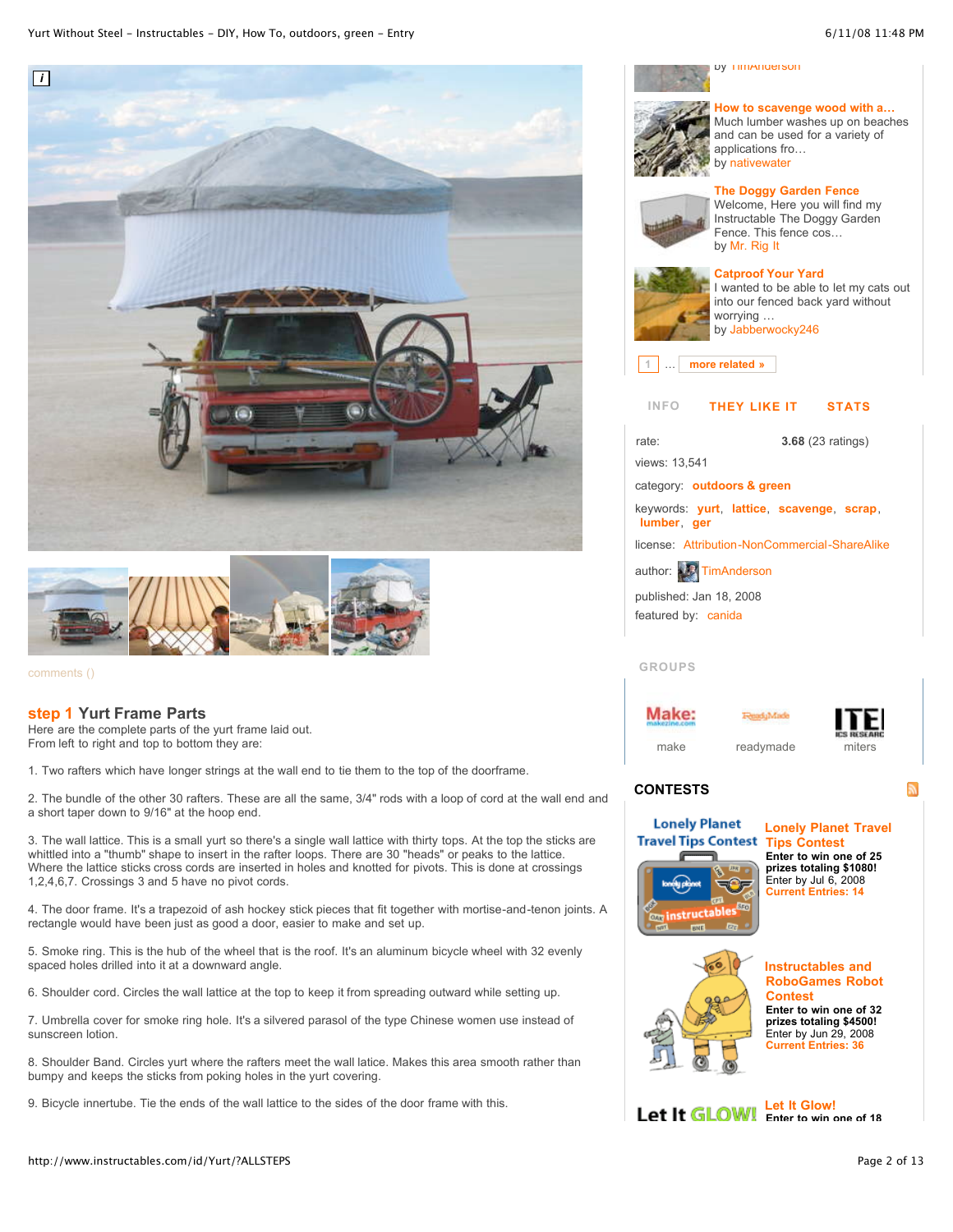

[comments](http://www.instructables.com/id/SSIGUDMFBJIMTOI/#DISCUSS) ()

# **step 2 [Scavenge](http://www.instructables.com/id/Yurt/) Lumber**

My lumber came from a discarded futon couch frame like this. I ripped it lengthwise for the lattice sticks and rafters. I used a thin blade on my little tablesaw to not waste wood.

I was totally thrilled to think I could build a house from a couch. And the house would be plenty big enough to put the same kind of couch inside.



[comments](http://www.instructables.com/id/SSSCYL5FBJIMTQ3/#DISCUSS) ()



**All [Contests...](http://www.instructables.com/contest/?sort=OPEN)**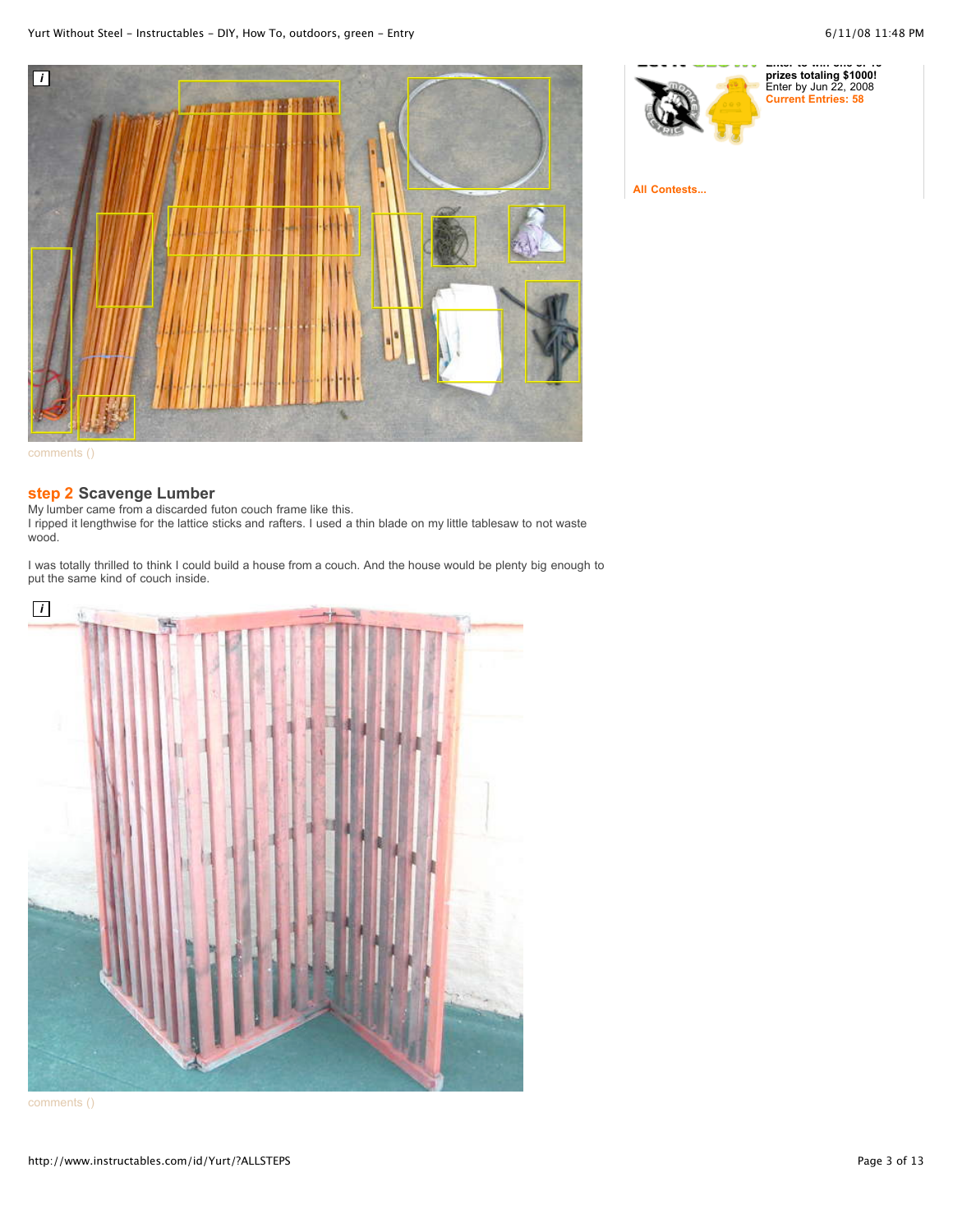# **step 3 [Smoke](http://www.instructables.com/id/Yurt/) Ring**

The smoke ring is an aluminum 26" bicycle rim from a mountain bike.

"Standards" being what they are, the inner diameter of the rim is 23.5" and the outer diameter is 25".

It was hard to get the 32 holes evenly spaced. It had 36 spokes originally, so the rafter holes lined up randomly with the spoke holes. I drilled small pilot holes with a center drill first. Then I rested the rim in a wooden vee block to drill the holes big with a drillpress.

I drilled the holes at a 26 degree downward angle for the slope of the roof.

I also cut an alternative roof ring from the top of a heavy plastic barrel, but this one is much nicer.

In this shot [Billy](http://www.instructables.com/member/Tetranitrate/) removes the rafters from the roof ring while we wait in traffic out of Burningman.





[comments](http://www.instructables.com/id/SWYDTRHFBJIMTWC/#DISCUSS) ()

### **step 4 [Rafters](http://www.instructables.com/id/Yurt/)**

The rafters are 53.25" long. I ripped them 3/4" square on my little table saw with my skinniest blade.

Then I rounded them with four passes of a quarter-round router bit. I did that using an improvised router table, screwing the router to the underside of a board with a hole in it for the bit. That work made a lot of sawdust and noise. Octagonal would have been fine. Square with blunt edges would have been fine also.

Then I moved the fence and used the same router table to taper the end down to 9/16"" to insert in the holes in the smoke ring.

Then I drilled two 1/8" holes in the other end of the rafter and added a loop of cord through the two holes. I tied the loop over a lattice stick to get it the right size. I melted the ends to blobs to keep the knots from sliding off. When I varnished the whole thing I varnished the loop also.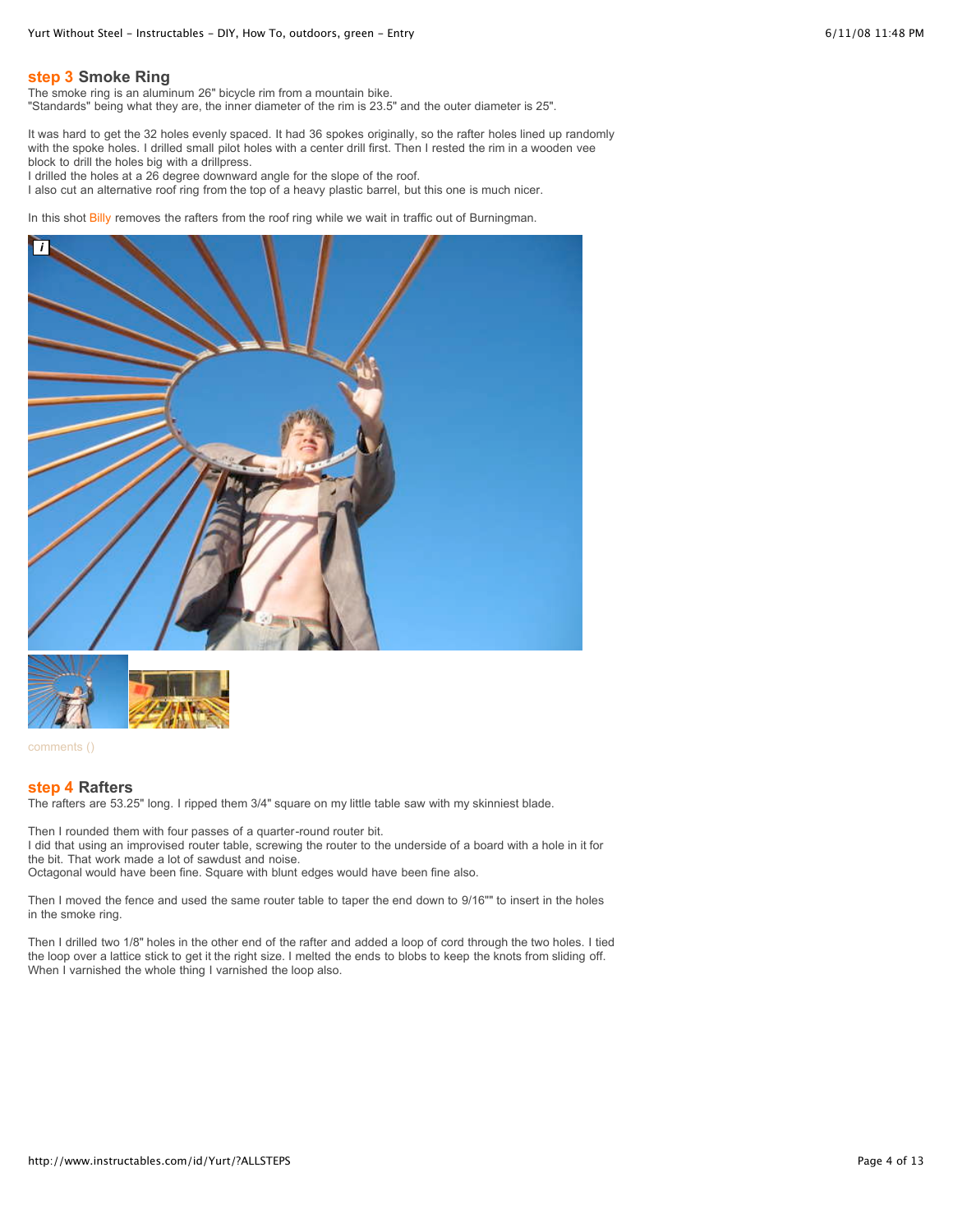



# **step 5 Wall [Lattice](http://www.instructables.com/id/Yurt/) Head End**

Here's what the top edge of the wall lattice looks like. It has 30 "heads" or peaks, one for each of 30 rafters. Two other rafters rest on the doorframe. The sticks are 53.25" long, same as the rafters. They are 3/8" thick and 3/4" wide. Mine are hardwood because

that's the straightest grain stuff I could scavenge. They're stronger than they need to be. They could be softwood like the Mongolians use.

If anyone is curious I'll dig out the dimensions and hole spacing of a standard Mongolian lattice stick. They're standardized so ger parts can be interchangeable.

My knotted pivot cords are spaced 8" apart. I skipped the two pivots on either side of the middle on each stick. The tip of the stick is 2.25" beyond the top pivot and the bottom extends 3" below the bottom pivot. (6x8")+2.25"+3"=53"!

If you want your walls to be wider at the bottom, make the hole spacing wider at the bottom there and narrower at the top.

I melted and squished the end of a nylon cord into a sort of needle to make it easier to thread through the holes in the sticks. I pulled the knots tight with a hemostat and needlenose pliers. I used wet cord because nylon shrinks when it dries. I got blisters from pulling those hundreds of knots tight.

I tried lots of ways of whittling the thumbs.

I ended up doing most of them with a small beltsander clamped to a bench. I manipulated the stick over the round end of the beltsander to carve the waist of the thumb.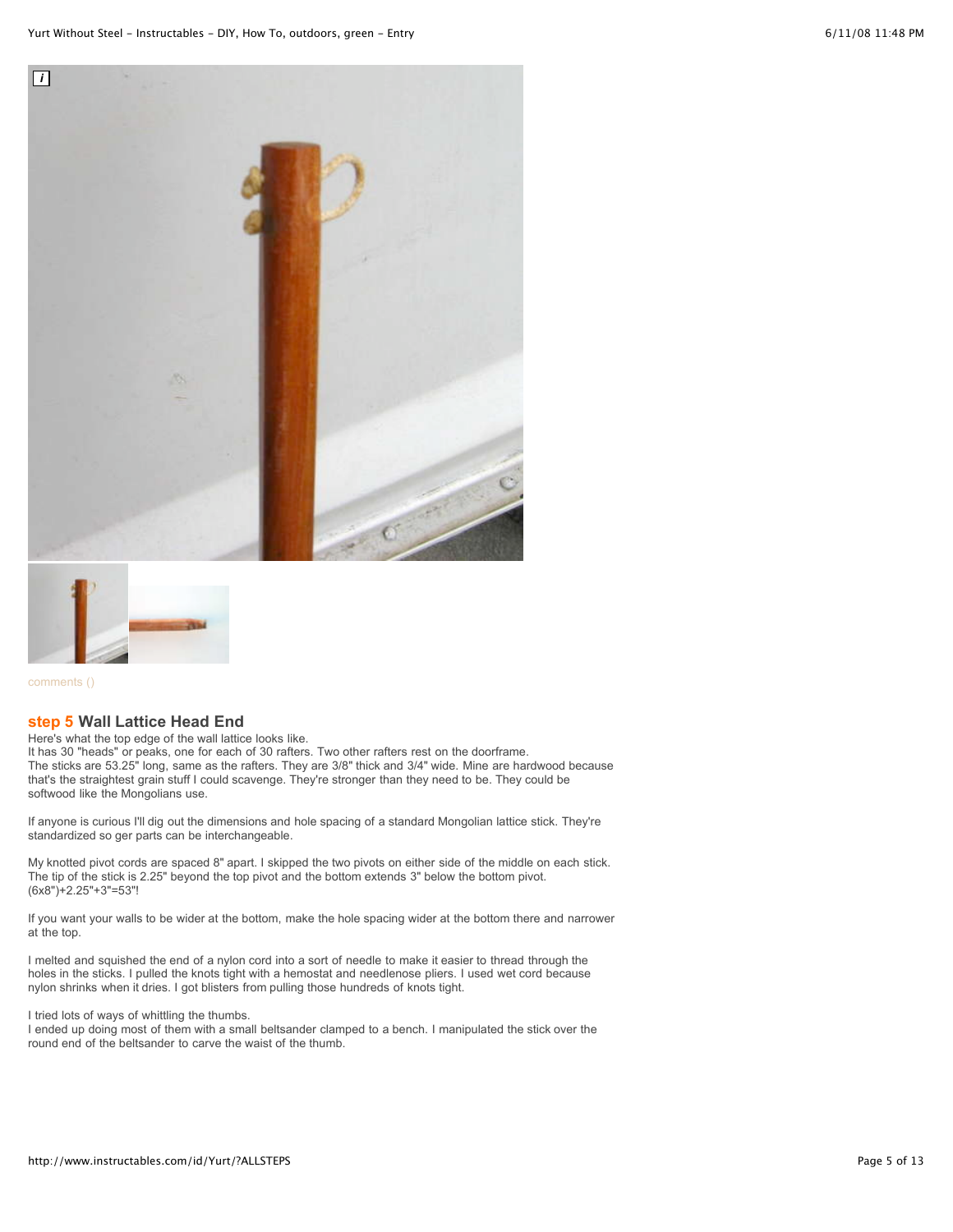

[comments](http://www.instructables.com/id/SAJCUD7FBJIMTYC/#DISCUSS) ()

## **step 6 Wall [Lattice](http://www.instructables.com/id/Yurt/) Edges**

The outer edges of the lattice are truncated, assebled from shorter sticks. It's a bit difficult to figure out. To avoid thinking I planned to make my lattice "infinitely long" and then cut it down at the sides. But that would have wasted many sticks.

The outer edges of the lattice fall on crossings 2,4, and 6. The two outer edges are mirror images of each other.

I thought maybe I'd make three more of these wall sections and stack them horizontally and vertically to make a big yurt. Some Afghani yurts are made that way.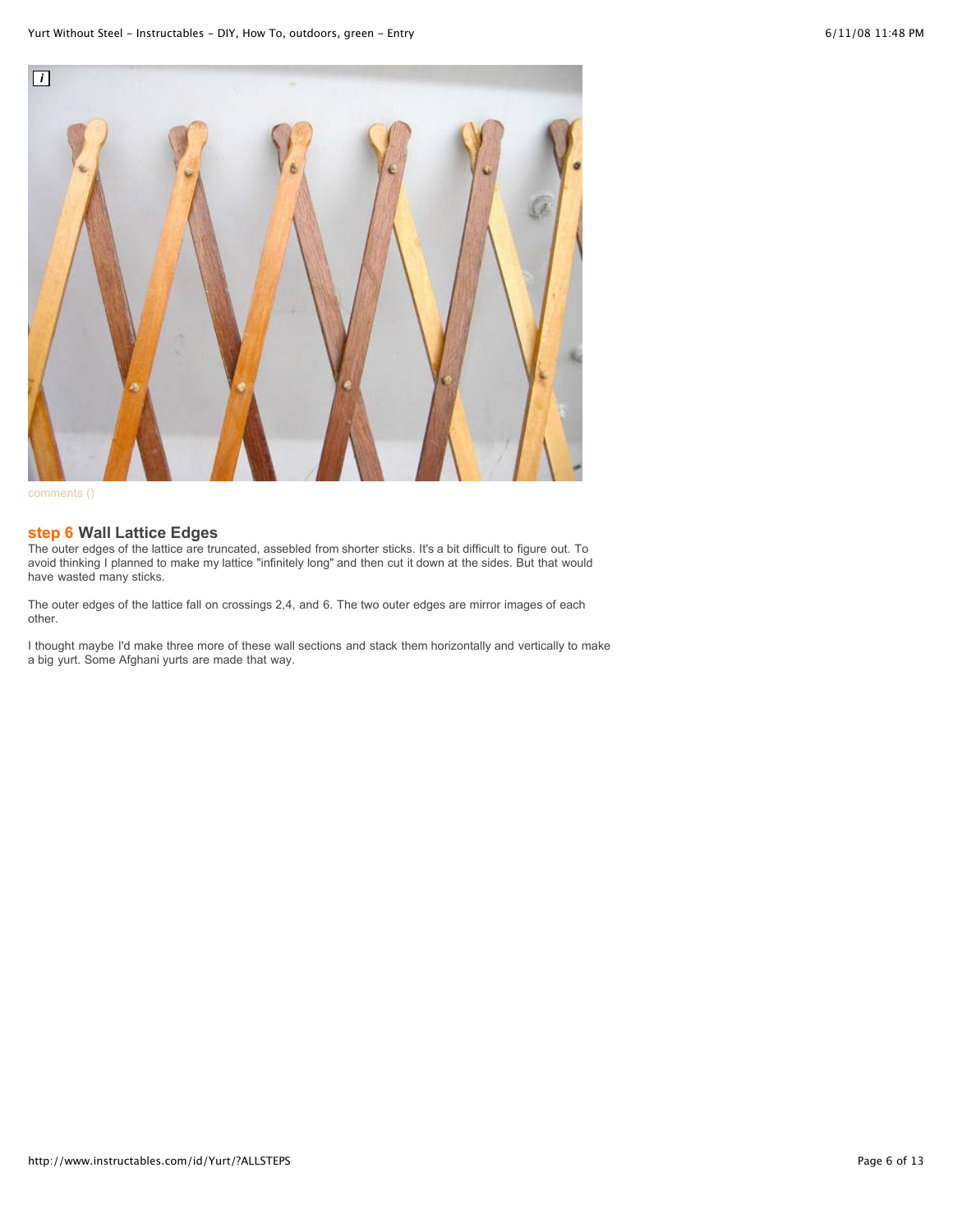

## **step 7 Door [Frame](http://www.instructables.com/id/Yurt/)**

The door frame is made from chunks of ash hockey sticks. They fit together with mortise-and-tenon joints. I rounded the protruding ends at the top so as to not poke through the cover. I made my door frame a trapezoid shape because I had a theory about making the base of the wall wider than its top. That was an unnecessary complication.

Make yours rectangular. Then there's no left-right-top-bottom problem. The inside dimensions of the assembled frame are 24" wide at the top and 40" vertical. The sticks are 1" wide and 3/4" thick.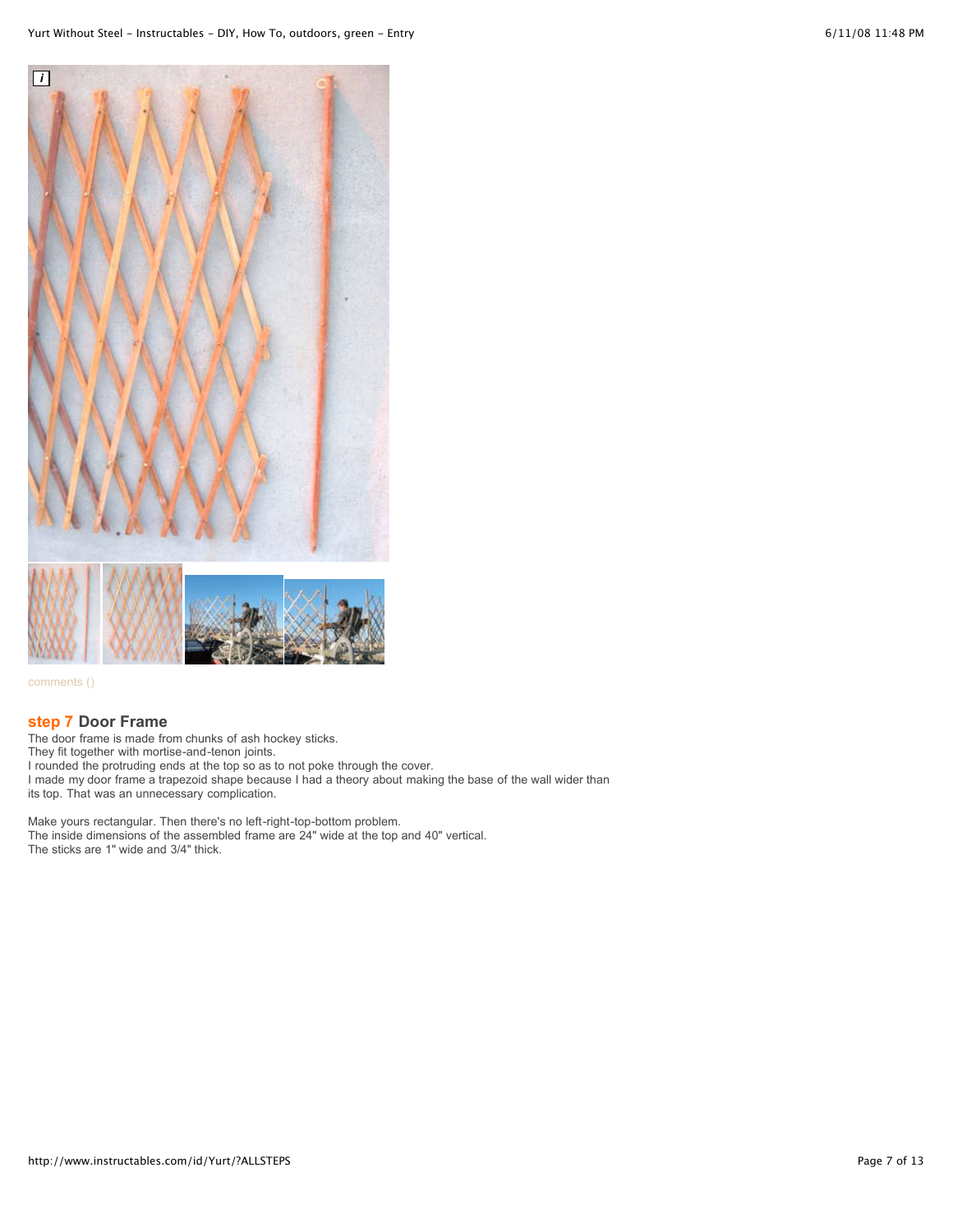



#### **step 8 [White](http://www.instructables.com/id/Yurt/) Liner**

The Mongols put a liner in their ger, so I thought I'd try it. The varnished wood frame looks really good against the white cloth.

#### **ROOF LINER**

It took some trigonometry to figure out the pattern for the roof covering. The wall is 10 feet in diameter and the rafters extend up at a 26 degree angle. Some trig gets us the following pattern to cover it:

It's shaped like the red 'C' in the Colorado state flag seen below. The outer circle is 11 feet in diameter and the inner one is 27" in diameter. The pac-man style "mouth" gore is 40" wide at the outside and 9" wide where it touches the inner circle.

I scavenged a big roll of knit cotton t-shirt material. I sewed my roof lining from that. It's easy to stretch over the frame. I sewed a drawstring into the outer edge of the roof liner. That helps it hook over the tops of the wall lattice.

#### **WALL LINER**

The wall liner is easy - the cloth on the roll was wide enough to cover the wall with no sewing at all. Make yours long enough to wrap around the inside of the door frame and secure inside to the lattice. The stretchiness of the knit made it easy to hook over the tops of the walls under the shoulder band. The knit fabric is heavy. If your fabric isn't stretchy or if it's slippery you'll need to sew loops into the edge to hook over the tops of the wall.

Pete and [Leslie](http://www.instructables.com/member/theinfonaut/) take shelter from a dust storm.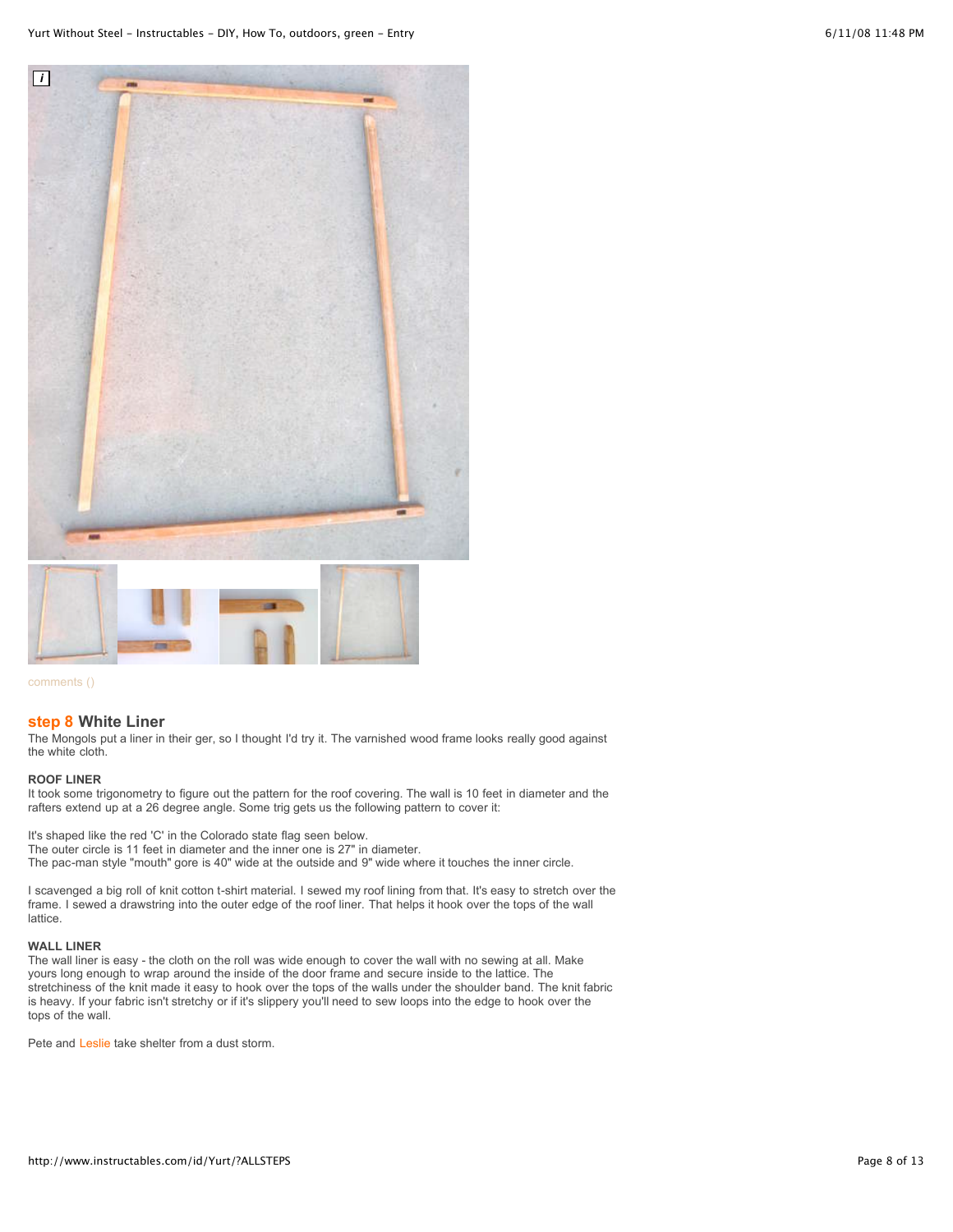



# **step 9 [Outer](http://www.instructables.com/id/Yurt/) Skin**

I scavenged some insulated mason's tarps to use for the outer skin. It's two layers of aluminized polytarp with a sheet of "ethafoam" polyethylene foam insulation in between them.

The pattern for the roof is the same Colorado flag thing as the roof liner. I made it too big, expecting the insulation to be thicker than it was. I made walls also but didn't end up installing them at Burningman. I just relied on the wall liner.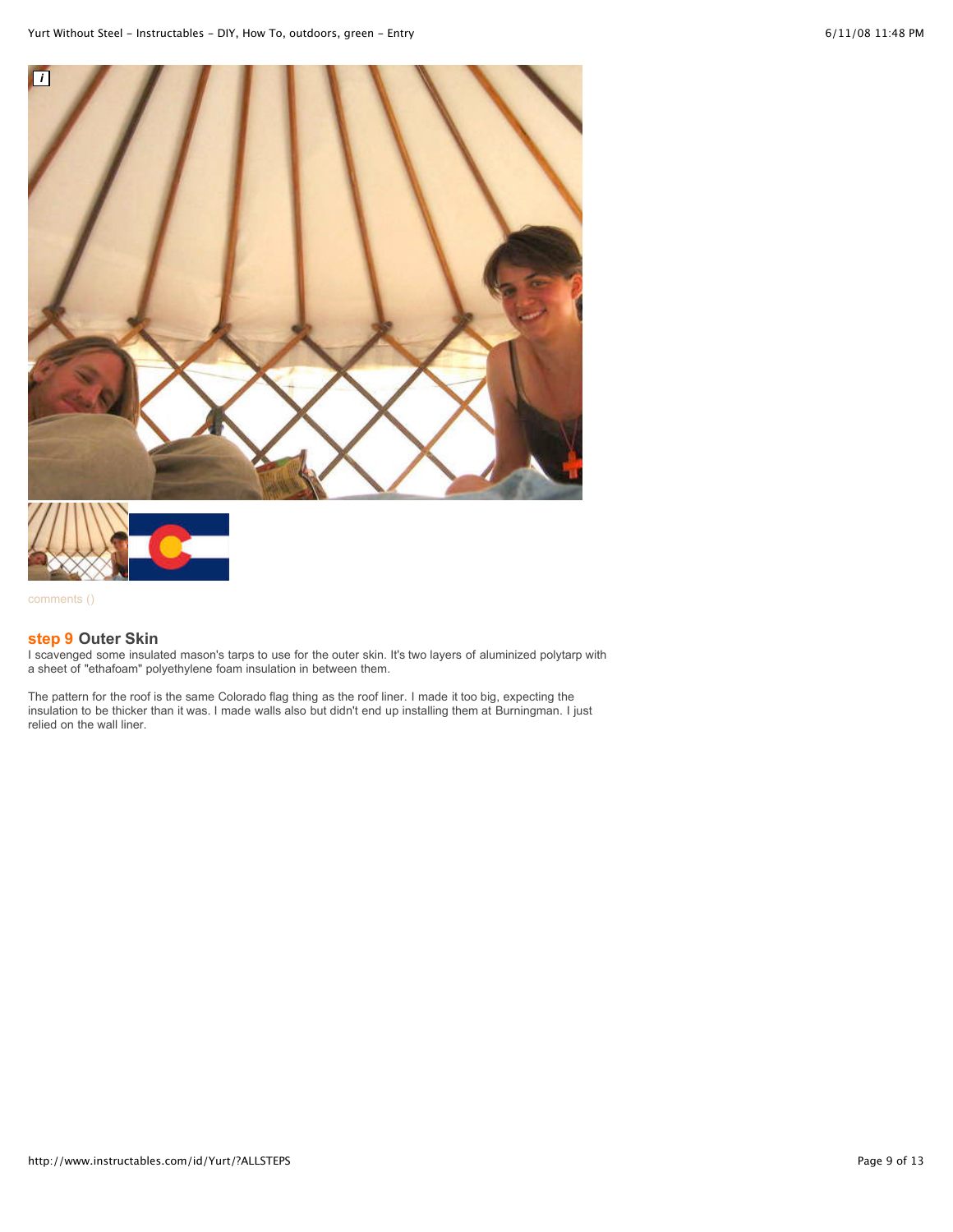



#### **step 10 Steps of [Setting](http://www.instructables.com/id/Yurt/) it Up**

1. Smoke ring. Put the smoke ring in the middle. It's bad Mongol luck to carry it through the door or lift over the wall.

- 2. Door frame. Assemble it.
- 3. Wall Lattice. Spread it out in a circle and tie it to the door frame.
- 4. Shoulder cord. Tie it around the wall to keep it from spreading too far.

5. Rafters. Insert a lattice thumb in the cord loop and insert the other end in a hole in the smoke ring. Install three widely spaced rafters first to support the smoke ring.

6. Smoke ring. I wrote numbers 1-8 next to each hole and the same # on the correct lattice thumb. That makes it easier to not get crossed up.

- 7. Tie the two odd rafters to the top of the door frame
- 8. Shoulder band. You might prefer to put it on now, or after the linings. Try it both ways.

9. Roof lining. Throw that over the top and hook the drawstring over the wall. You could also sew the walls to the roof part and install them both at once.

10. Wall lining. Wrap it around the walls, At the door you can either have flaps or wrap it around the sides of the door and secure it inside.

11. Outer wall cover. Do the same as the lining. Line the door flap up with the door frame.

12. Outer roof cover. Throw it over the top and tighten the drawstring around the edge.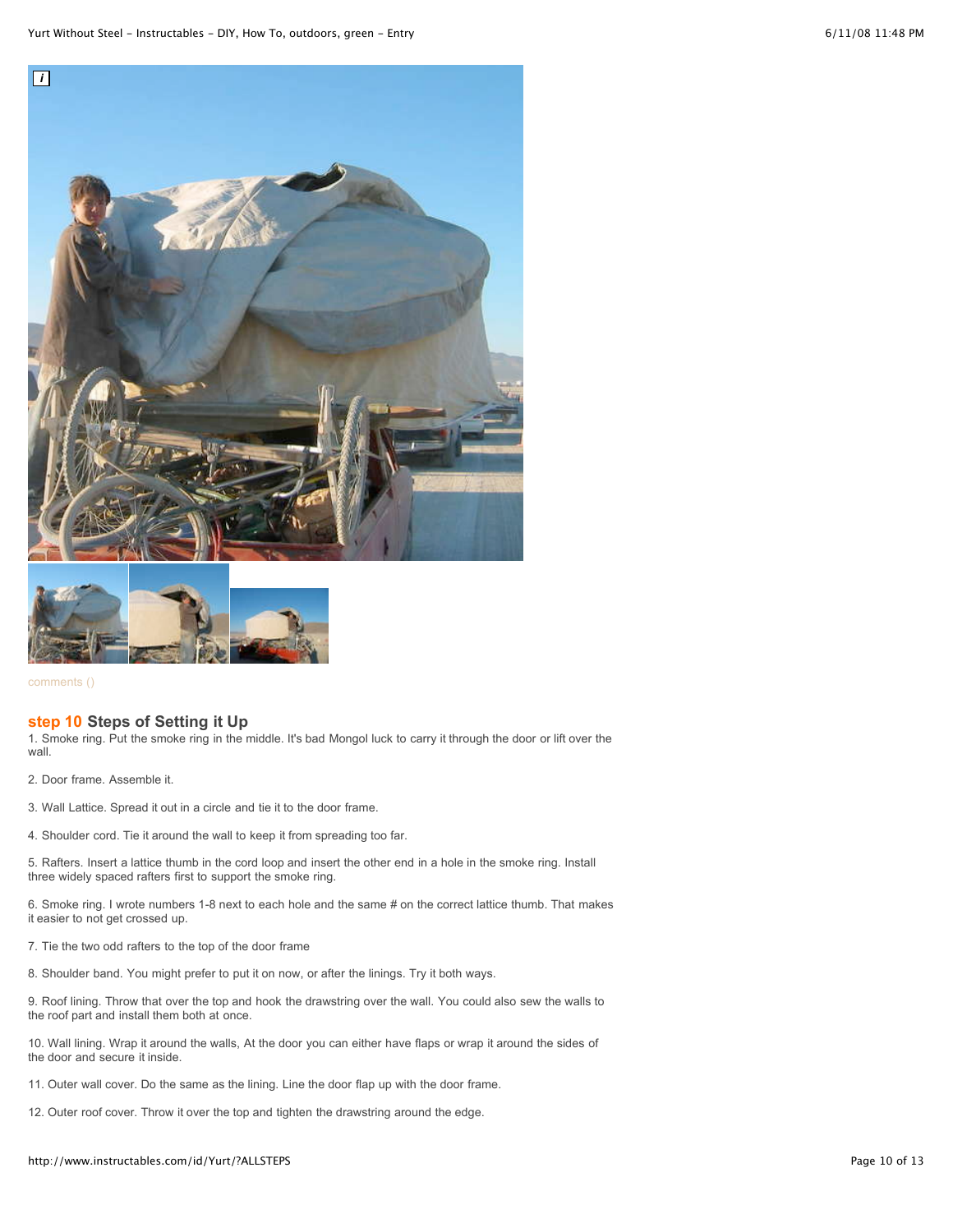13. Halter. Throw some ropes over the top to keep the whole thing together and keep it from blowing away. If you're an observant Mongol you'll use weights instead of pegs so as to not stab mother earth.

14. Smoke hole cover. Use your umbrella or a small tarp with long cords from the corners as you see fit.

#### 15. Enjoy your cozy yurt!



[comments](http://www.instructables.com/id/SQDM6DKFBJIMVE3/#DISCUSS) ()

| ■ email <i>e</i> print © favorite |  |
|-----------------------------------|--|
|-----------------------------------|--|

# **11 comments Add [Comment](http://www.instructables.com/id/Yurt/?ALLSTEPS#)**

| <b>OXania</b> says:<br>Just gorgeous - my Kyrgyz mates would laugh their socks off.                                                                                                                                    | May 1, 2008. 1:24 AM   |
|------------------------------------------------------------------------------------------------------------------------------------------------------------------------------------------------------------------------|------------------------|
|                                                                                                                                                                                                                        | <b>REPLY</b> [flaq]    |
| <b>DirtyWater99 says:</b><br>That's the life right there.                                                                                                                                                              | Mar 19, 2008. 5:44 PM  |
|                                                                                                                                                                                                                        | <b>REPLY</b> [flag]    |
| digjam says:<br>JEALOUSY!!! This is awesomeI'm inspired to find myself an old yota and do the sameTHANKS!                                                                                                              | Feb 25, 2008. 12:43 PM |
|                                                                                                                                                                                                                        | <b>REPLY</b> [flaq]    |
| jake101 says:<br>this is excellent, I'll be building one for the summer for sure $=$ ]                                                                                                                                 | Feb 25, 2008. 11:12 AM |
|                                                                                                                                                                                                                        | <b>REPLY</b> [flaq]    |
| incorrigible packrat says:<br>I also have an observation about the folding chair seen in the intro photo of the truck front view<br>(experiencing severe truck-envy, btw. What year is it? (the truck, not the chair)) | Jan 24, 2008. 10:24 AM |

I hope nobody paid money for the chair. I get chairs like that all the time at my dump, they seem to break with astounding regularity. (Could also be that the people that bring them are sporting a few extra pounds, are over-fond of drink and abuse their chairs by leaning over too far, trying to reach the cooler...) Anyhow, I like to recall the days before planned obsolescence hit the portable lawn furniture sector, by using folding aluminum lawn chairs. Much lighter, usually sturdier, and easily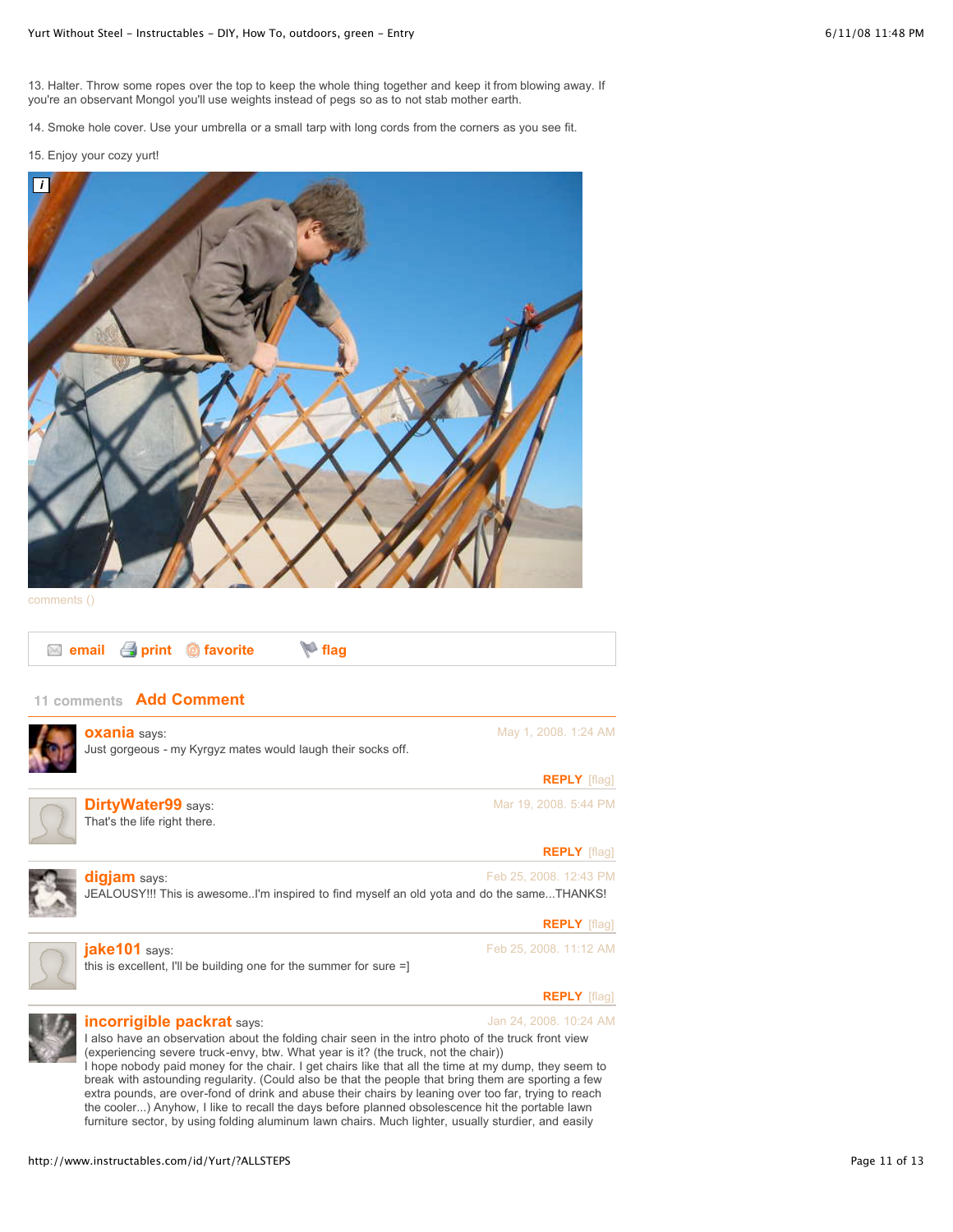repairable when the webbing degrades. I've seen ones done with flat cord, similar to shoelace, rather than wide webbing, with funky patterns woven in.

The only problem with these chairs is the lack of the integral cup holder, which is probably the main selling point of the other type of chair. Resourcefulness can easily remedy such a situation.

**[REPLY](http://www.instructables.com/id/Yurt/?ALLSTEPS#)** [\[flag\]](http://www.instructables.com/id/Yurt/?ALLSTEPS#)



#### Jan 24, 2008. 9:59 AM **[incorrigible](http://www.instructables.com/member/incorrigible+packrat/) packrat** says: I'm thinking... build it into a trailer. Make a trailer with rounded sides that fold down flush with the deck, to form the yurt base. All the yurt components (and camping-related junk) should fit easily into the trailer, with the sides in the up position. Could even make a rigid transport cover to keep everything in the trailer while driving. If the cover interior was lined with aluminized Mylar, tinfoil, old chip bags, etc. it could serve a secondary purpose as a solar concentrator for heating water, roasting wienies, etc. While you couldn't achieve a sharp focus, with the reflector not being parabolic, the size of the reflector should suffice to heat stuff up.

|--|--|



# Related



**GerTee - Portable tent home made of recycled materials** by

[AlaskanTentLady](http://www.instructables.com/member/AlaskanTentLady)

**Build yourself a**

**portable home a mongolian yurt** by [davidbuzz](http://www.instructables.com/member/davidbuzz)

> **about us** [About](http://www.instructables.com/about/) [Advertise](http://www.instructables.com/advertise/)



**Skills 2007** by [TimAnderson](http://www.instructables.com/member/TimAnderson) by [nativewater](http://www.instructables.com/member/nativewater)

**How to scavenge wood with a kayak**



**Catproof Your Yard** by







**Make Your Own Tarp Tents** by [Matin](http://www.instructables.com/member/Matin)

**an old swingset into a guillotine prop for Halloween** by [Strapped-4-](http://www.instructables.com/member/Strapped-4-Cache) Cache

**blog**

**New [Instructables](http://www.instructables.com/community/New-Instructables-Community-Section/) Community Section!**

# **newsletter**

**Flux [Capacitor,](http://www.instructables.com/community/newsletter-Flux-Capacitor-Bike-Blender-Grow-a-/) Bike Blender, Grow a**

# **subscribe**

Join over 100,000 Instructable fans who

receive our **[weekly](http://www.instructables.com/tag/type:forumTopic/featured:true/keyword:newsletter)**

# **marketplace**

Please [contact](mailto:marketplace@instructables.com) us if you are interested in having your product listed here.

**store**

http://www.instructables.com/id/Yurt/?ALLSTEPS example and the state of the state of the page 12 of 13